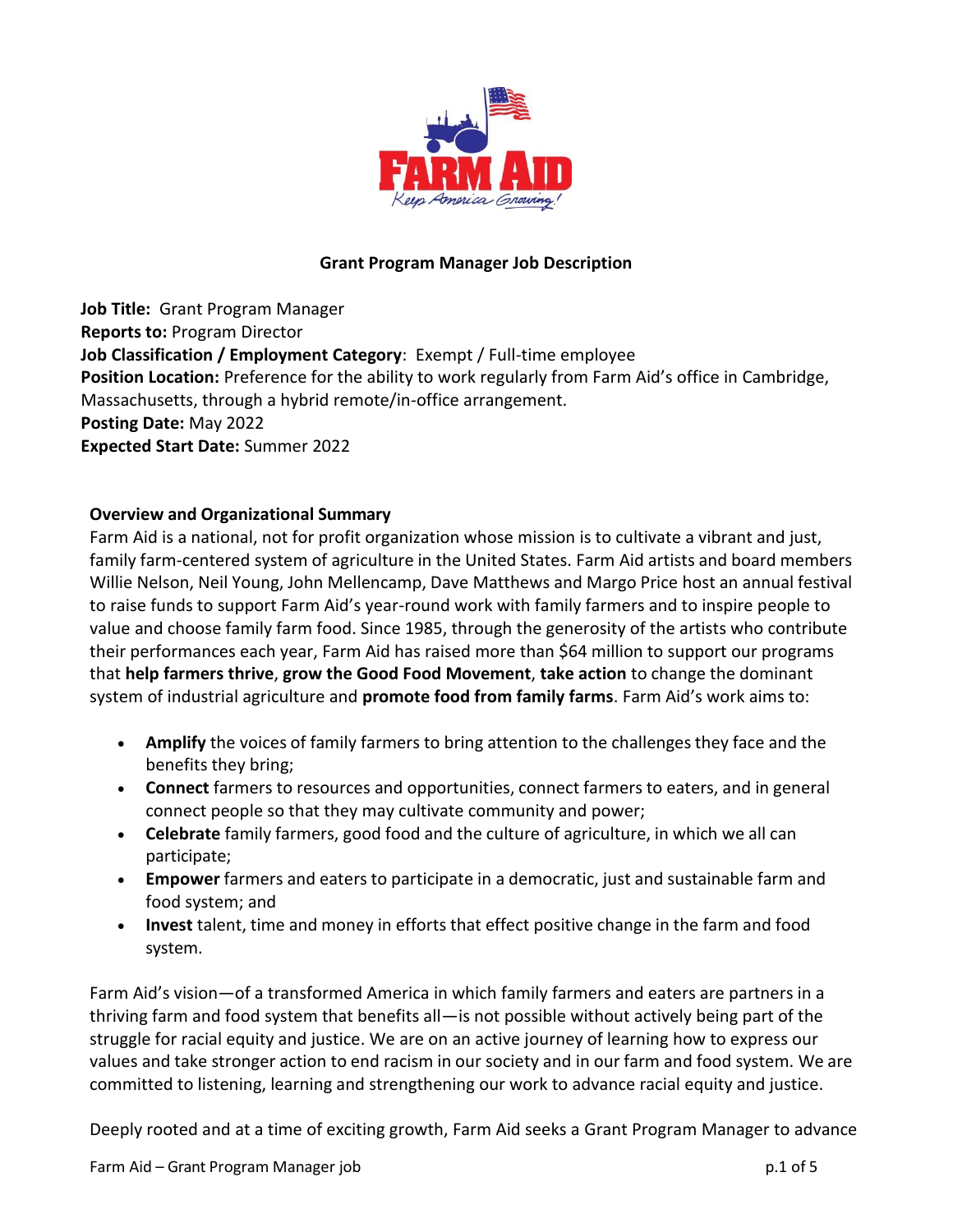Farm Aid's mission through strategic development and direction of Farm Aid's grant programs. Reporting to the Program Director, the Grant Program Manager helps shape Farm Aid's investment in grassroots efforts across the country to advance economic justice for farmers, racial equity in food and farming, and regenerative and resilient agriculture.

Key responsibilities include:

- Direct and guide Farm Aid's grant programs, which include organizational grants to support the food and farm movement, emergency grants to support farmers in crisis and following natural disasters, and leadership grants to strengthen and elevate the voices of farmers. Facilitate productive and effective coordination between grantmaking and across Farm Aid's programmatic work.
- Serve as the primary liaison with Farm Aid grantees and prospective grantees, leveraging Farm Aid's unique assets to increase grantee visibility, capacity and impact.
- Steward Farm Aid's engagement and collaboration with the broader funding community, elevating the profile of Farm Aid priorities to build the capacity of farmers, grassroots leaders and partner organizations.
- Expand and deepen Farm Aid's ability to measure the impact of its grantmaking, ensuring its grant programs are leveraged for maximum community and organizational impact.

### **Program Management** (45%)

- 1. Engage in thought partnership with Farm Aid staff to envision, articulate and operationalize the grant program in the organization's agenda for social change, incorporating input from all sources.
- 2. Oversee the administration of Farm Aid's grant programs throughout the grant lifecycle, including grant program budget implementation and monitoring. Ensure the effective development and implementation of policies, processes, and systems related to grants information and data management.
- 3. Facilitate the annual and ongoing grant review process, in which all staff are encouraged to participate, ensuring alignment with Farm Aid's grantmaking goals and priorities, as well as effective coordination of the team. Review a substantial portion of grant applications.
- 4. Engage in exploration and outreach to grassroots organizations and emerging efforts that engage and benefit family farmers. Respond to inquiries from grantees and prospective grantees about opportunities, guidelines, application requirements, etc.
- 5. Work collaboratively with program director, hotline, farmer services, advocacy/policy and other staff to ensure productive and effective coordination across programs.

# **Funder Community Engagement** (20%)

- 1. Serve as Farm Aid's liaison to broader funding communities, cultivating and leveraging current and new relationships with funders, grantees, and other partners. Participate in funder affinity groups and networks to both deepen and broaden the reach of family farmer issues, perspectives and work.
- 2. Elevate the work of Farm Aid and our partners/grantees within the funding community and increase awareness and philanthropic activity that advances Farm Aid's mission.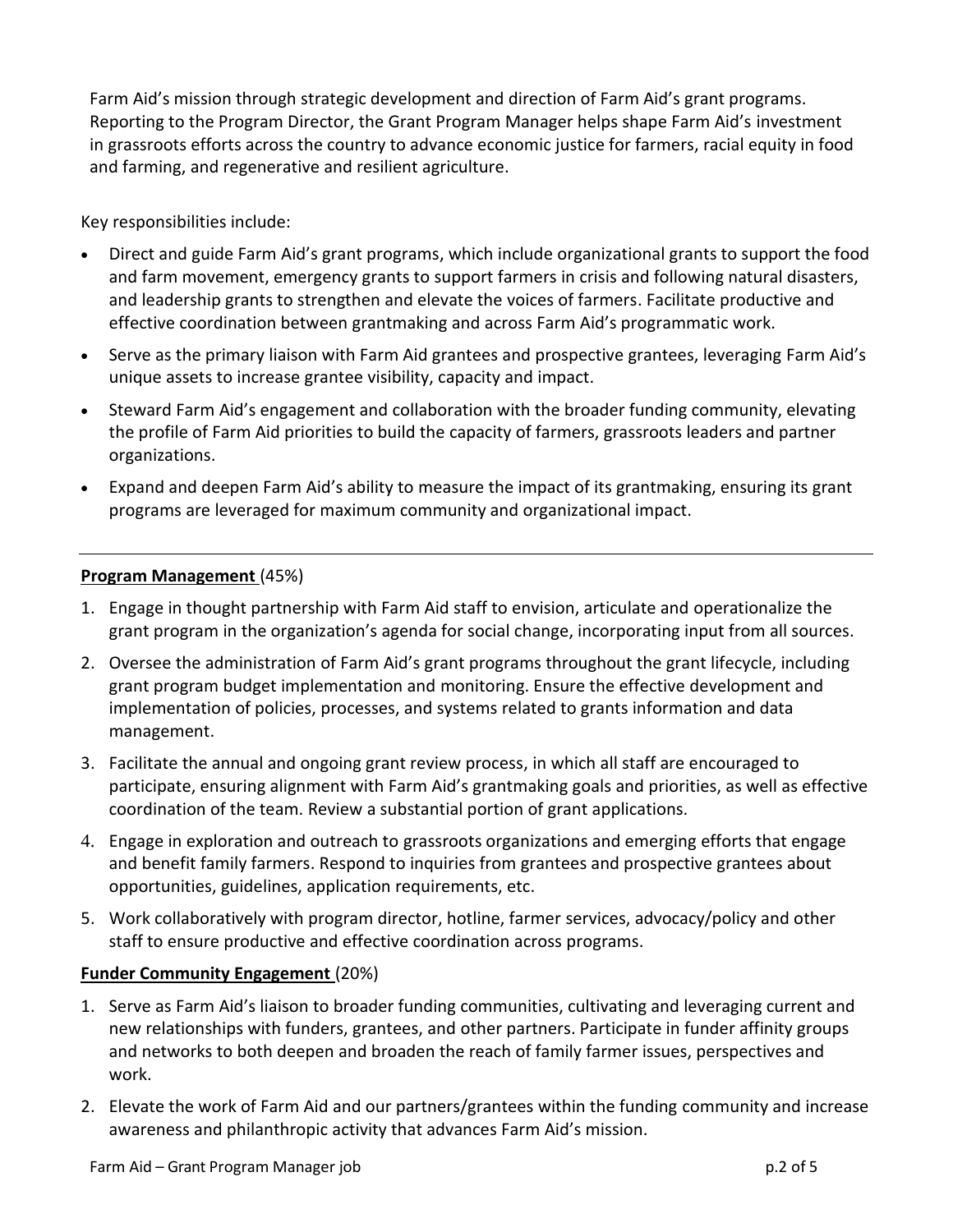3. Coordinate and mobilize funders for collective impact around priority areas of work where existing affinity groups or networks do not exist.

### **Program Evaluation and Impact Assessment** (25%)

- 1. In partnership with the Program Director and other staff, design and implement an evaluation framework to assess the strengths of Farm Aid's grant making program—both its implementation process and outcomes—and identify gaps or areas for improvement.
- 2. Facilitate and generate organizational and public-facing communications about the work and impact of our grantees and Farm Aid's role as a funder in the food and farm system landscape. Utilize storytelling to show how change is made in the farm and food system through collective action.
- 3. Regularly review progress towards implementing organizational goals and objectives, producing timely internal and external reports as needed.

#### **General and Festival** (10%)

- 1. Engage in planning and implementation of annual festival programming and event functions in general, with emphasis on funder engagement as applicable.
- 2. Represent Farm Aid at farm conferences, meetings, trainings and with media as needed, to connect with partners and drive programmatic goals forward.
- 3. Contribute to Farm Aid communications and content development, especially to communicate the impact of Farm Aid's grantmaking and support.
- 4. Contribute to Farm Aid's fundraising efforts, including grant seeking strategy; partnering with staff on crafting fundraising proposals and reports; offering program/project knowledge and content; assisting with events, donor visits and other activities as needed.
- 5. Participate in staff meetings, reviews, planning retreats and other related activities in support of organizational goals.
- 6. Other duties as assigned.

#### **Key Capabilities and Characteristics:**

- 5+ years of progressively responsible and relevant experience in grant making and program development;
- Familiar with the key trends, issues and challenges in the fields of agriculture, environment and food, and the intersection of social and economic justice. Nuanced understanding of racial, social and economic justice;
- Strong analysis and substantive knowledge of the funding landscape as well as best practices in decision making and accountability in relation to grant making required. Preferred experience in grantmaking in environment, agriculture, arts and culture, social, environmental and/or economic justice fields;
- Ability to assess the leadership, track record, fiscal health and capacity of a nonprofit organization to execute a proposed program or project;
- Demonstrated ability to think critically about program design and implementation;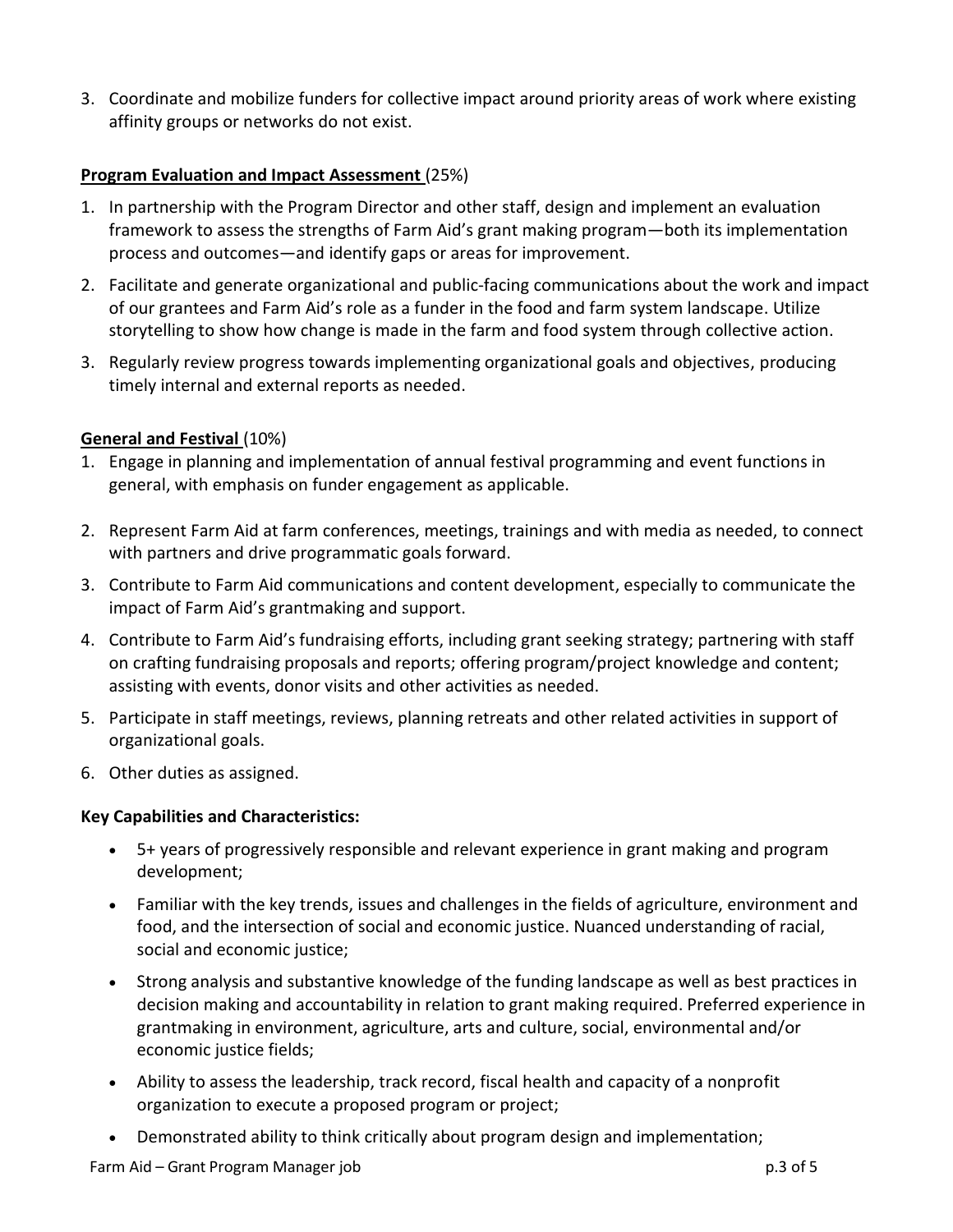- Quantitative and qualitative data aptitude; ability to ask the right questions; experience with data analytics and evaluation;
- Creative, flexible, and collaborative with an ability to work in a team environment; demonstrates a high degree of initiative; effectively translates concept into action;
- Excellent written and oral English is required; strong presentation skills and the ability to clearly articulate ideas;
- Advanced computer skills, including MS Word and Excel required; experience with data management platforms preferred (Salesforce a plus).

### **Compensation, Hours, and Location**

While Farm Aid continues to operate predominantly on a remote basis due to the COVID-19 pandemic, we prefer that the Grant Program Manager be able to work regularly from our Cambridge, Massachusetts, office when public health and safety guidelines allow for our office reopening in a remote-hybrid model.

Compensation is \$60,000-66,000 based on experience. Benefits include 100% health insurance premium coverage (for up to full family coverage, ranging in value of up to \$30K+ annually depending on coverage); 20 days (4 weeks) of paid vacation; 10 days paid sick and excused time; 2 civic engagement days; 11 holidays + office closure from December 24 through January 1; option to participate in company IRA, FSA and Employee Assistance plans; longevity bonus program rewarding each year of service and including a paid, twelve-week sabbatical after seven years of service; as well as an exciting work environment with smart, passionate people seeking to make change in our food and farm system.

# **Farm Aid is an Equal Opportunity Employer**

Farm Aid recognizes that people gain skills through a variety of professional, personal, educational, and volunteer experiences. If you feel passionate about our mission and believe that you have the skills and valuable perspective to contribute to the growth of our organization, we encourage you to apply, even if you don't believe you meet every one of our described qualifications or have a less traditional background. We believe a diversity of voices leads to better discussions, decisions, and outcomes for everyone and encourage applications from candidates whose identities have been historically under-represented in the farm and food movement.

Farm Aid is an equal opportunity employer and does not discriminate against any team member or candidate because of race, creed, color, religion, gender, sexual orientation, gender identity/expression, national origin, disability, age, genetic information, veteran status, marital status, pregnancy, or any other basis protected by federal, state or local law.

**-------------------------------------------------------------------------------------**

#### **How To Apply:**

If you are passionate about our mission and believe that you have the skills and valuable perspective to contribute to the growth of our organization, we'd love to hear from you!